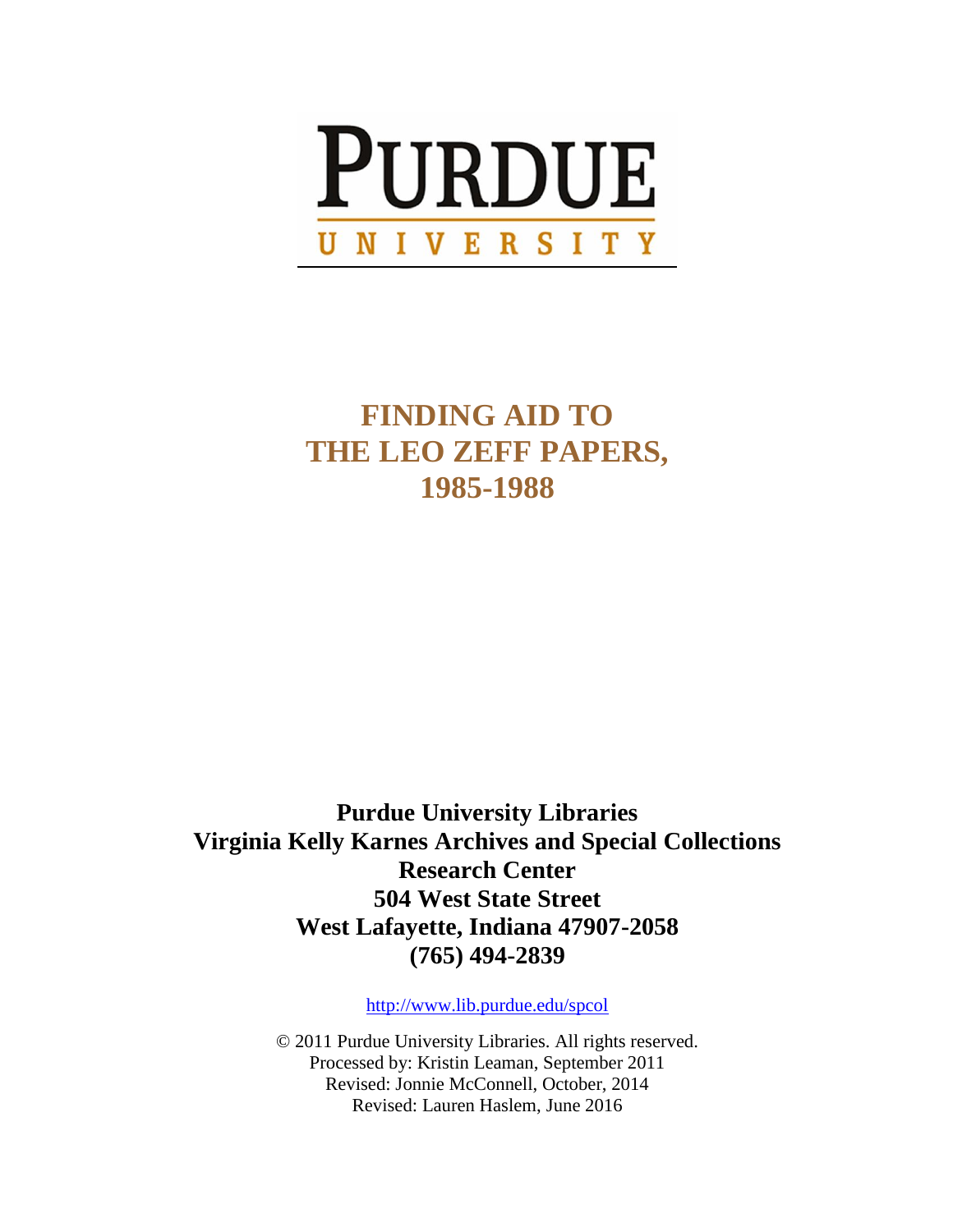# **Descriptive Summary**

| <b>Creator Information</b>   | Zeff, Leo, 1912-1988                                                                                                                              |
|------------------------------|---------------------------------------------------------------------------------------------------------------------------------------------------|
| <b>Title</b>                 | Leo Zeff papers                                                                                                                                   |
| <b>Collection Identifier</b> | <b>MSP 74</b>                                                                                                                                     |
| Date Span                    | 1985-1988                                                                                                                                         |
| <b>Abstract</b>              | The Leo Zeff papers (1985-1988; .2 cubic feet) contains<br>photographs, reports, and correspondence that document Zeff's<br>research on ibogaine. |
| <b>Extent</b>                | $0.2$ cubic feet $(1 \text{ box})$                                                                                                                |
| <b>Finding Aid Author</b>    | Kristin Leaman, 2011                                                                                                                              |
| Languages                    | English                                                                                                                                           |
| <b>Repository</b>            | Virginia Kelly Karnes Archives and Special Collections<br>Research Center, Purdue University Libraries                                            |

## **Administrative Information**

| <b>Location Information:</b>    | ASC.                                                                                                                                                                                                                                                                |
|---------------------------------|---------------------------------------------------------------------------------------------------------------------------------------------------------------------------------------------------------------------------------------------------------------------|
| <b>Access Restrictions:</b>     | Collection is open for research.                                                                                                                                                                                                                                    |
| <b>Acquisition Information:</b> | Donation by Sara Zeff Geber, October 21, 2010; Donation<br>by Arthur Friedman, September 22, 2014.                                                                                                                                                                  |
| <b>Accession Number:</b>        | 20101021, 20140922.2                                                                                                                                                                                                                                                |
| <b>Preferred Citation:</b>      | MSP 74, Leo Zeff papers, Archives and Special Collections,<br><b>Purdue University Libraries</b>                                                                                                                                                                    |
| <b>Copyright Notice:</b>        | To the extent that he owns the copyright, the donor has<br>assigned the copyright of his works to the Archives;<br>however, copyright of some items in this collection may be<br>held by their respective creators. Consult the reference<br>archivist for details. |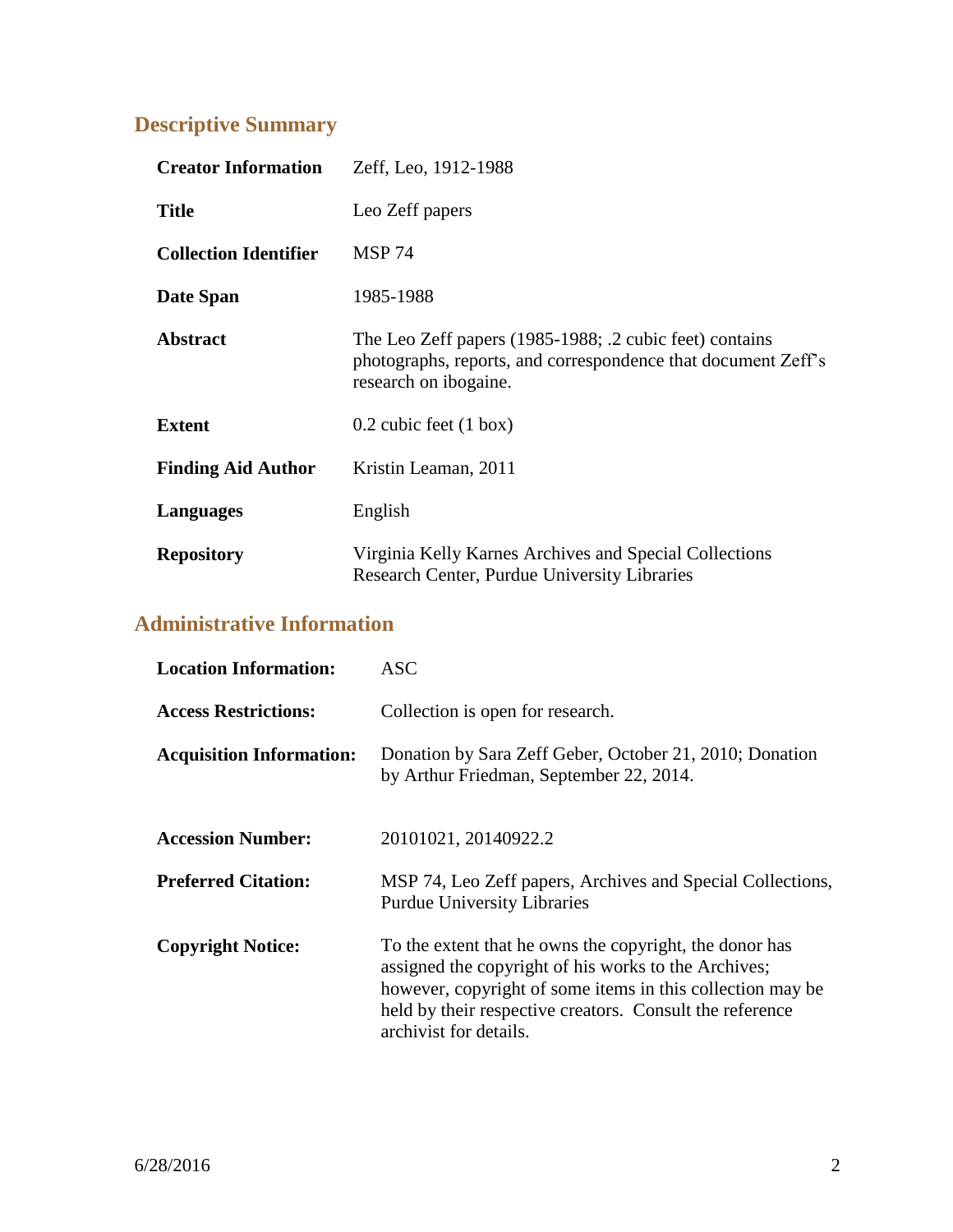# **Subjects and Genres**

### **Persons**

Zeff, Leo

### **Topics**

Ibogaine Huichol Indians

### **Form and Genre Types**

Color photographs Correspondence Manuscripts for publication

### **Occupations**

Psychology Psychotherapy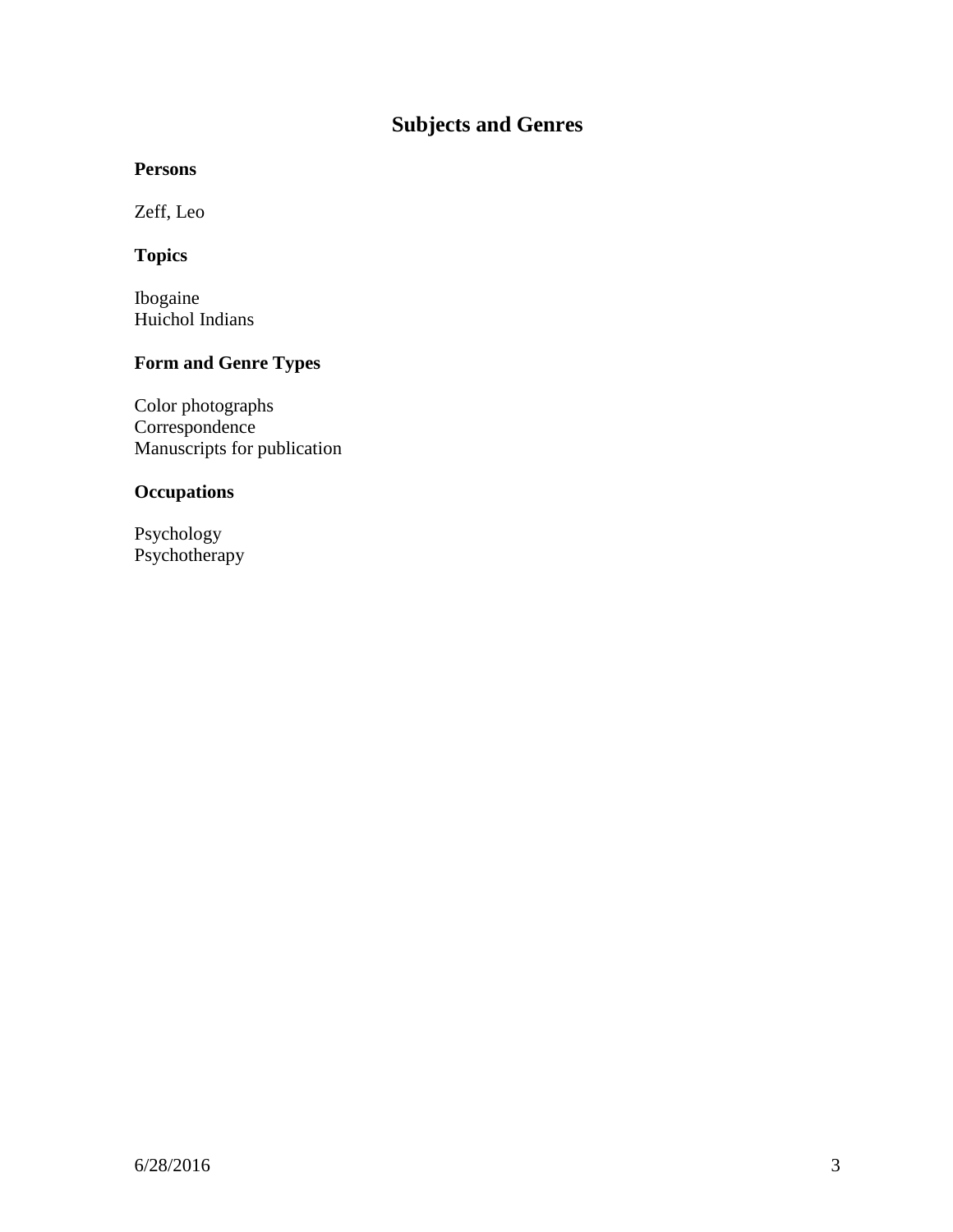### **Biography of Leo Zeff**

Before Leo J. Zeff (May 14, 1912 – April 13, 1988) graduated with his PhD and began his private practice in Oakland, California, he proudly served in the army as a Lieutenant Colonel. He was one of the first psychologists to be licensed as a PhD, and he specialized in Jungian psychology. In 1961, Zeff was introduced to MDMA by Alexander Shulgin. His plans for retirement immediately ceased once he discovered the possible therapeutic benefits of using the drug in some of his patients' sessions. Zeff named MDMA "Adam," and when LSD and like drugs were made illegal, Zeff made the difficult decision to go underground and keep treating his patients with psychedelics. Due to this unorthodox practice, Zeff operated under pseudonyms when mentioned in other researchers' works. It is not until 2004 when Zeff's real name was used. He firmly believed that LSD along with other drugs such as psilocybin, MDA, harmaline, ibogaine, and MDMA was of benefit to several of his patients if administered properly. He invented a specific protocol and a basic set of rules for administering the drug, and music was played during the session. In *The Secret Chief Revealed: Conversations with Leo Zeff, Pioneer in the Underground Psychedelic Therapy Movement*, Myron J. Stolaroff states: "Zeff believed this [playing music] to be very important. This is one area in which I wish the conversation-text had delved more deeply. The music which was considered so important is barely discussed, other than to say that it was always on." Zeff is noted as a pioneer in his field and made many contributions and advancements in psychoactive substances research. The Council on Spiritual Practices established the Zeff Memorial Library in memory of Leo Zeff. Located in, the collection contains books, anthologies, papers, and newsletters about entheogens.

*Sources*:

"Dr. Leo Zeff." *Utopian Pharmacology.* September 23, 2011. <http://www.mdma.net/leo-zeff/index.html>

"The Erowid Review." *The Vaults of Erowid.* Septebmer 23, 2011. <http://www.erowid.org/library/review/review.php?ID=195>

"Zeff Memorial Library." *Council of Spiritual Practices.* September 23, 2011. [http://csp.org/practices/entheogens/docs/zeff\\_cat.html](http://csp.org/practices/entheogens/docs/zeff_cat.html)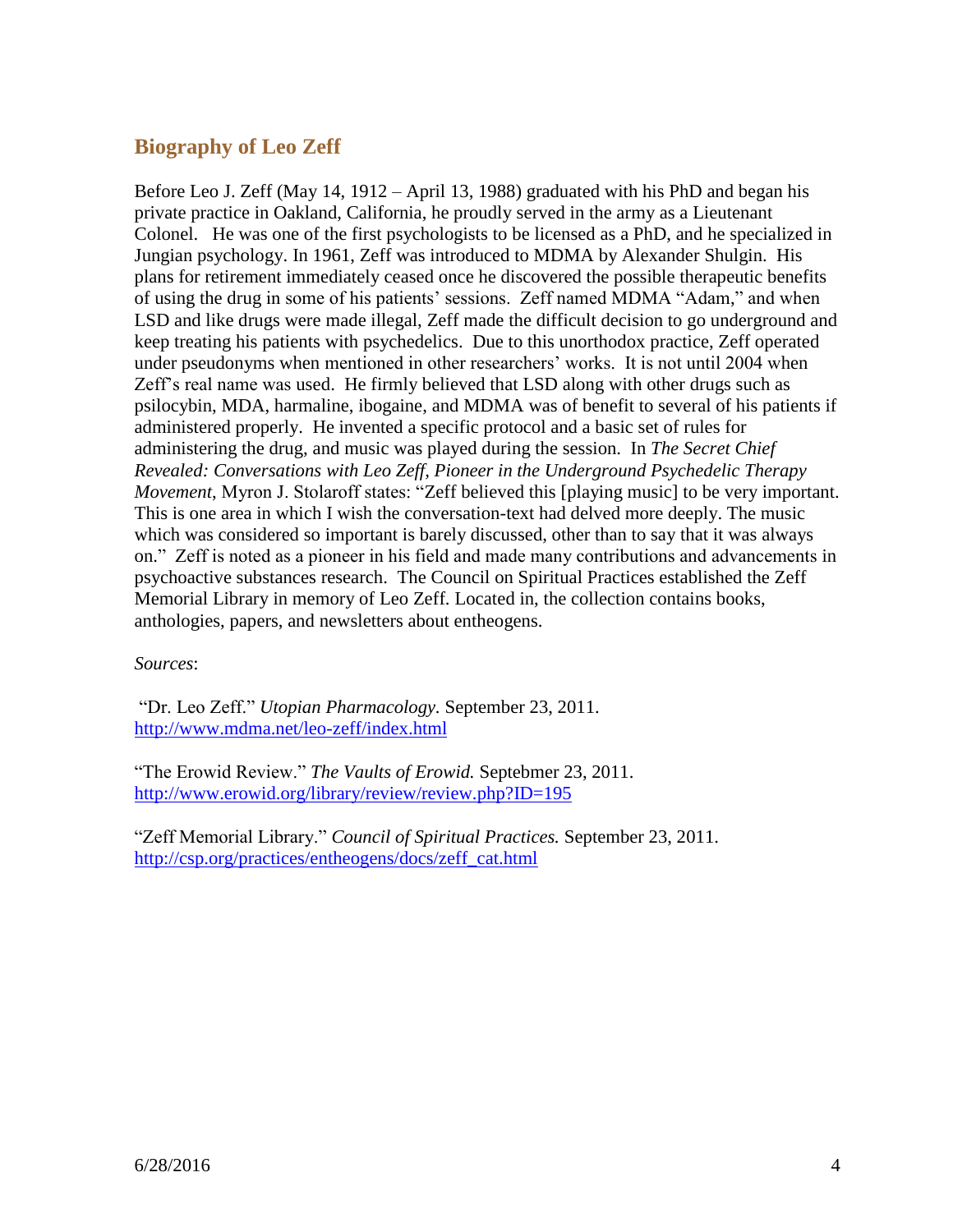### **Collection Description**

### **Scope**

The Leo Zeff papers (1985-1988; 0.2 cubic feet) contain photographs, reports, and correspondence that document Zeff's research on ibogaine, and a manuscript of reflections shared with Alcoholics Anonymous members in 1977.

**Descriptive Rules** Anglo-American Cataloguing Rules, 2<sup>nd</sup> Edition / Describing Archives: A Content Standard

### **Processing Information**

Papers have been housed in an acid-free folder; photographs have been housed in mylar sleeves and stored in acid-free envelopes. The collection has been arranged into photographs, papers, and correspondence.

### **Additions**

The manuscript "Reflections Shared at the Sequoia Fall Retreat, November 1977," by Leo J. Zeff was donated on September 22, 2014 by Arthur Friedman, of Berkeley, California. The manuscript was originally given to Friedman by Leo Zeff, who had asked him to read it.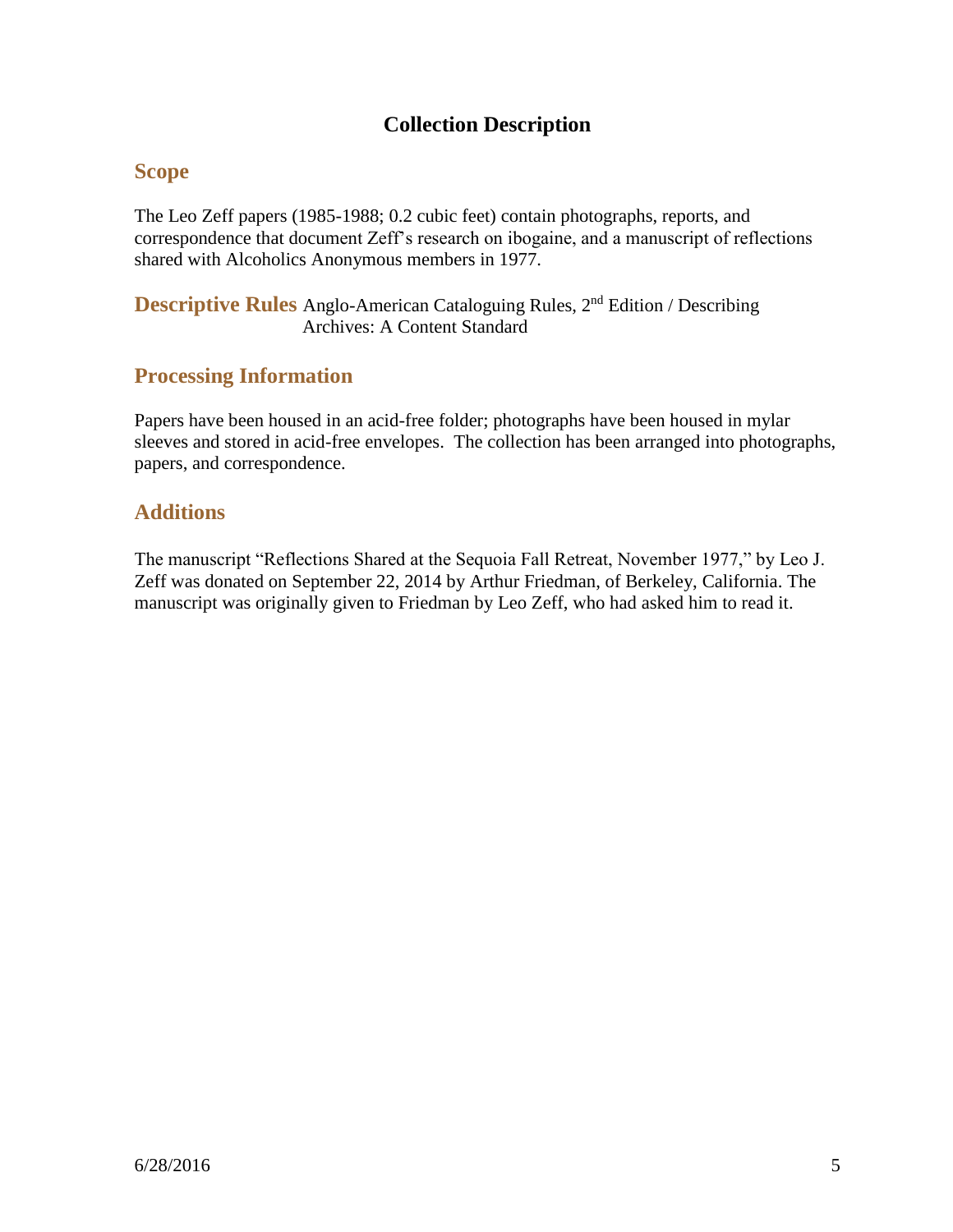### **DETAILED DESCRIPTION OF THE COLLECTION**

#### **1 box, Leo Zeff papers, 1977-1988**

#### Folder

1. Photographs, circa 1970s-1980s

Photograph of Leo Zeff in a canoe coming to shore, circa 1970s

Photograph of Leo Zeff riding a packing mule, circa 1970s

Photograph of Huichol man holding a feather above Leo Zeff's head, circa 1970s

Photograph of Leo Zeff holding a walking stick next to Huichol man, undated

Photograph of Leo Zeff holding a walking stick, circa 1970s

Photograph of Leo Zeff and Huichol man holding a bottle, circa 1970s

Photograph of Huichol man sitting in chair with Leo Zeff in background, circa 1970s

Photographs of Leo Zeff observing Huichol men and women holding bottles, circa 1970s

Photograph of Leo Zeff standing with Huichol men and women, circa 1970s

Photograph of Leo Zeff with group of Huichol men, circa 1980s

Photograph of the first ten gram bottle of pure ibogaine to come through Canadian customs amidst grade A iboga from the Cameroons and iboga shavings from Gabon, circa 1980s

Photograph of the first 10 gram bottle of pure ibogaine to come through Canadian customs, circa 1980s

Photograph of Leo Zeff with unidentified group, undated

2. Correspondence, 1987-1988

Correspondence from Howard S. Lotsoff to Leo Zeff, 1987

Correspondence from the Honorable Charles B. Rangel (Chairman of the U.S. House of Representatives Select Committee on Narcotics Abuse and Control), to Howard S. Lotsoff, 1988